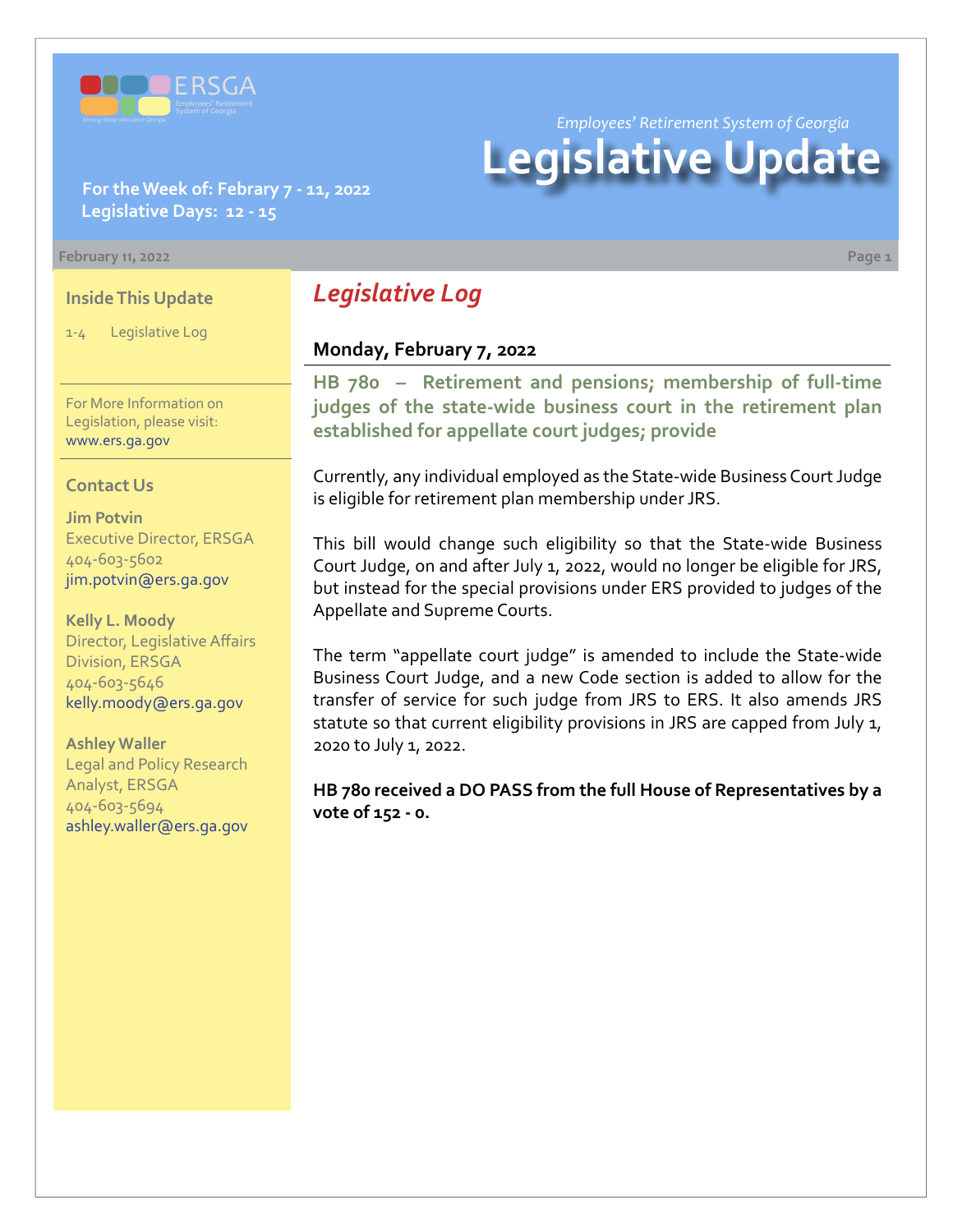# *Legislative Log (continued)*

#### **Tuesday, February 8, 2022**

**[HB 657](https://www.legis.ga.gov/legislation/60125) – [Employees' Retirement System; certain sworn law enforcement officers to be eligible](https://www.legis.ga.gov/legislation/60125)  for regular retirement benefits at the age of 55 years; allow**

This bill expands the current retirement eligibility and benefits applying to certain law enforcement personnel who are ERS members so as to include officers, deputy commissioners, and commissioners of the Motor Carrier Compliance Division and the Capitol Police Division of the Department of Public Safety.

Under this legislation, which would become effective July 1, 2022, such groups of ERS members would be eligible to retire with normal benefits at the age of 55, provided they had at least 10 years of creditable service, and would also be eligible for Injury in the Line of Duty provisions as well as purchase of applicable, local creditable service.

**HB 657 received a DO PASS from the House Retirement Committee.**

#### **Wednesday, February 9, 2022**

**No action on retirement bills.**

## **Thursday, February 10, 2022**

**[HB 1288 – State Employees' Assurance Department; assignment of certain group term life](https://www.legis.ga.gov/legislation/61906)  insurance benefits; provide**

This bill allows beneficiaries of group term life insurance members of ERS, JRS and LRS to assign life insurance benefits to a person licensed by the State Board of Funeral Service to practice embalming or funeral directing in order to pay for the cost of funeral services for the deceased member.

Assignments authorized by this Code section must be in writing on a form provided by ERS, JRS, or LRS and must be attached to a notarized copy of the contract between the beneficiary and licensed funeral director or embalmer. SEAD is then required to pay any sum assigned in the method and manner provided for in the funeral service contract, but only to the extent such terms are carried out in competition.

#### **HB 1288 was assigned to the House Insurance Committee.**

**SB 343 – Retirement; prohibition of granting postretirement benefit a djustments t o any [individual who became a member on or after July 1, 2009; remove](https://www.legis.ga.gov/legislation/61176)**

This bill contains several provisions, which are listed out below: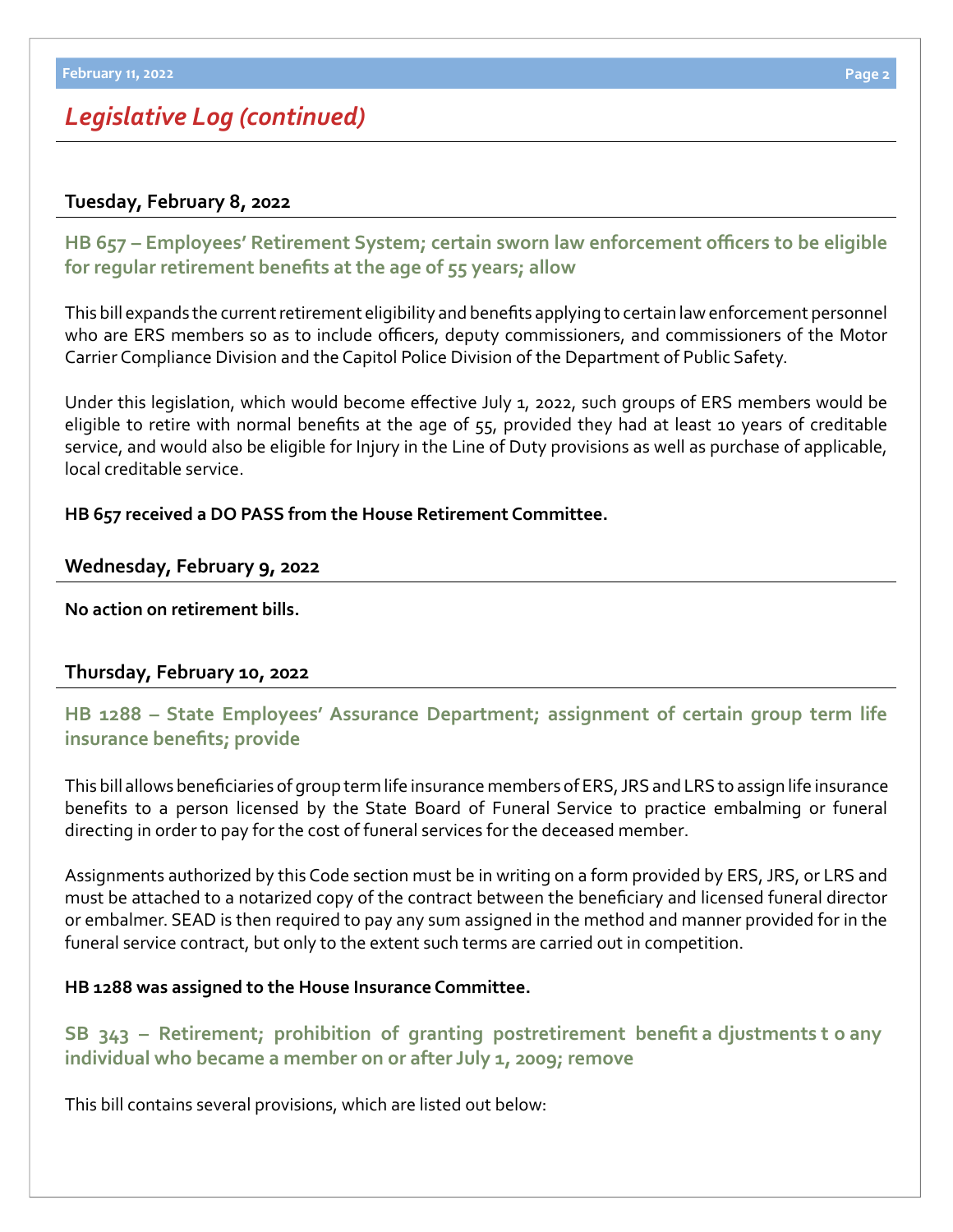# *Legislative Log (continued)*

**Section 1** – Removes current COLA prohibition for all individuals who become ERS members on or after July 1, 2009, but states that such members would not be eligible for any COLAs granted prior to July 1, 2022, and only eligible for those granted on or after such date.

**Section 2** – Specifies that employers shall contribute amounts relating to creditable service for forfeited leave only for retirements that become effective prior to July 1, 2022.

• All forfeited leave payments for future retirements beyond such date would be factored into actuarial assumptions for ERS and paid as part of the ADEC.

**Section 3 – Updates 401(k) employer matching structure for GSEPS members of ERS.**

- Employers would match employee contributions on a one-for-one basis up to a maximum of five percent of the employee's pay.
- GSEPS members with more than five years of creditable service and who contribute five percent to their 401(k) would receive an additional 0.5 percent employer match for each year of service that exceeds five years.
- The additional employer matching contribution would be capped after 13 years of service, which is equivalent to a maximum employer contribution of nine percent.

**Section 4** – Removes current COLA prohibition for all individuals who become LRS members on or after July 1, 2009, but states that such members would not be eligible for any COLAs granted prior to July 1, 2022, and only eligible for those granted on or after such date.

**Section 5** – Removes current COLA prohibition for all individuals who become JRS members on or after July 1, 2009, but states that such members would not be eligible for any COLAs granted prior to July 1, 2022, and only eligible for those granted on or after such date.

## **SB 343 receieved a DO PASS from the Senate Rules Committee and was placed on the Senate debate calendar for 2/11/2022.**

## **Friday, February 11, 2022**

**[SB 343](https://www.legis.ga.gov/legislation/61176) – [Retirement; prohibition of granting postretirement benefit adjustments to any](https://www.legis.ga.gov/legislation/61176)  individual who became a member on or after July 1, 2009; remove**

This bill contains several provisions, which are listed out below:

**Section 1** – Removes current COLA prohibition for all individuals who become ERS members on or after July 1, 2009, but states that such members would not be eligible for any COLAs granted prior to July 1, 2022, and only eligible for those granted on or after such date.